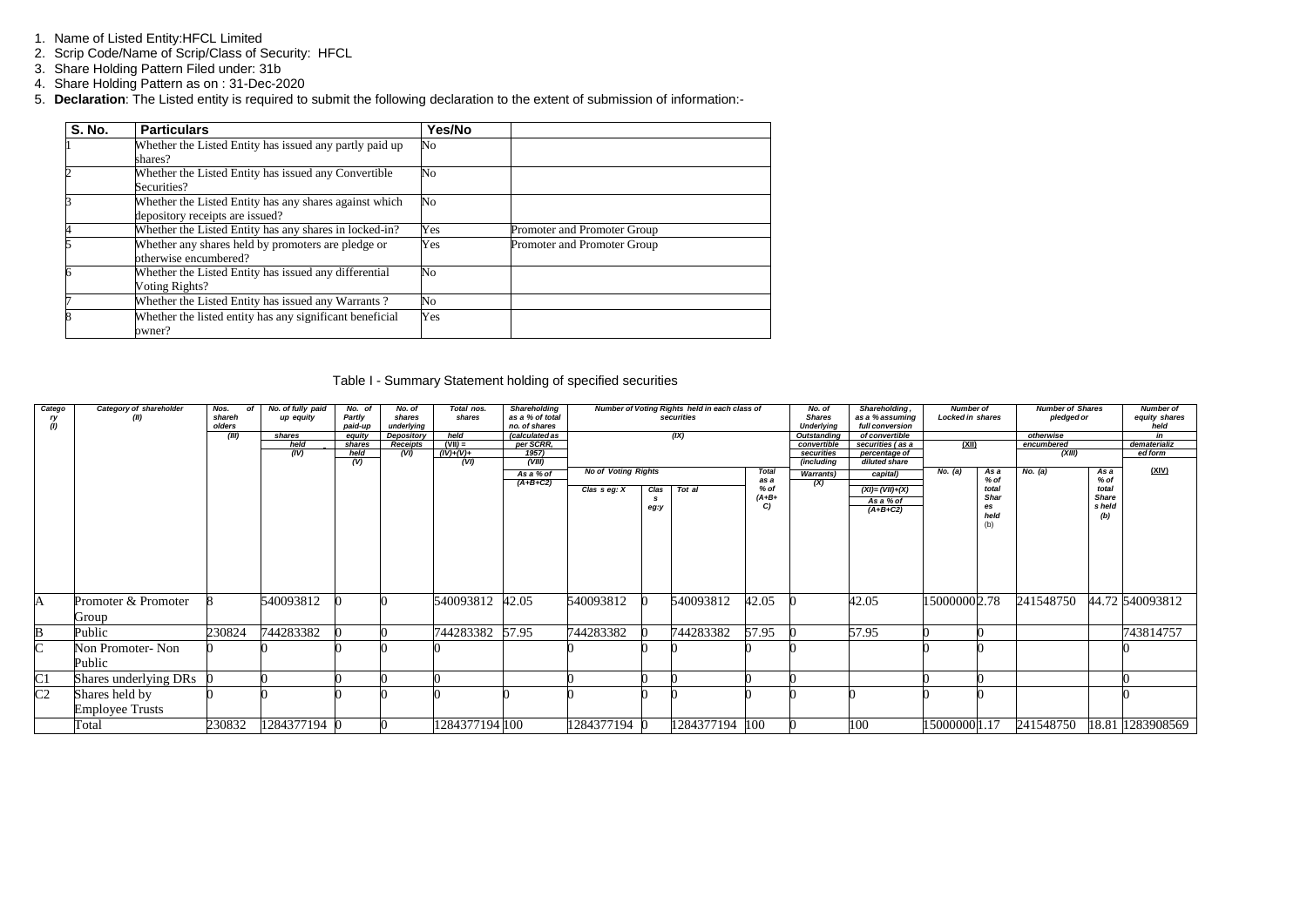## Table II - Statement showing shareholding pattern of the Promoter and Promoter Group

|                         | <b>Category &amp; Name</b>              | No. of          | No. of          | Partly            | Nos. of              | <b>Total</b>   | <b>Sharehol</b>                  | <b>Number of Voting Rights held in</b> |                          |           |                 | No. of                             | Shareholdin                             | <b>Number of</b>    |            | <b>Number of</b>            |          | <b>Number of</b>      |
|-------------------------|-----------------------------------------|-----------------|-----------------|-------------------|----------------------|----------------|----------------------------------|----------------------------------------|--------------------------|-----------|-----------------|------------------------------------|-----------------------------------------|---------------------|------------|-----------------------------|----------|-----------------------|
|                         | of the<br><b>Shareholders</b>           | shareh<br>older | fully<br>paid   | paid-up<br>equity | shares<br>underlying | nos.<br>shares | $\overline{ding}$ %<br>calculate |                                        | each class of securities | (X)       |                 | <b>Shares</b><br><b>Underlying</b> | $g$ , as a $%$<br>assuming              | Locked in<br>shares |            | <b>Shares</b><br>pledged or |          | equity<br>shares held |
|                         | (1)                                     | (III)           | up              | shares            | Depository           | held           | d as per                         |                                        |                          |           |                 | <b>Outstanding</b>                 | full                                    | (XII)               |            | otherwise                   |          | in                    |
|                         |                                         |                 | equity          | held              | Receipts             | $(VII =$       | SCRR,                            |                                        |                          |           |                 | convertible                        | conversion                              |                     |            | encumbered                  |          | dematerializ          |
|                         |                                         |                 | share<br>s held | (V)               | (VI)                 | $IV+V+VI$      | 1957                             | <b>No of Voting Rights</b>             |                          |           | <b>Total as</b> | securities<br>(including           | of<br>convertible                       | No. (a)             | As a       | (XIII)<br>No. (a)           | As a     | ed form<br>(XIV)      |
|                         |                                         |                 | (IV)            |                   |                      |                | As a % of                        |                                        |                          |           | a % of          | <b>Warrants)</b>                   | securities (                            |                     | % of       |                             | % of     |                       |
|                         |                                         |                 |                 |                   |                      |                | $(A+B+C2)$                       |                                        |                          |           | <b>Total</b>    | (X)                                | as a                                    |                     | total      |                             | total    |                       |
|                         |                                         |                 |                 |                   |                      |                | (VIII)                           | Class X                                | Class                    | Tot al    | <b>Voting</b>   |                                    | percentage                              |                     | Shar       |                             | share s  |                       |
|                         |                                         |                 |                 |                   |                      |                |                                  |                                        |                          |           | rights          |                                    | of diluted<br>share                     |                     | es<br>held |                             | held (b) |                       |
|                         |                                         |                 |                 |                   |                      |                |                                  |                                        |                          |           |                 |                                    | capital)                                |                     | (b)        |                             |          |                       |
|                         |                                         |                 |                 |                   |                      |                |                                  |                                        |                          |           |                 |                                    | $(XI) =$<br>$\overline{(VII)+(X)}$ as a |                     |            |                             |          |                       |
|                         |                                         |                 |                 |                   |                      |                |                                  |                                        |                          |           |                 |                                    | $%$ of                                  |                     |            |                             |          |                       |
|                         |                                         |                 |                 |                   |                      |                |                                  |                                        |                          |           |                 |                                    | $A+B+C2$                                |                     |            |                             |          |                       |
|                         |                                         |                 |                 |                   |                      |                |                                  |                                        |                          |           |                 |                                    |                                         |                     |            |                             |          |                       |
|                         | Indian                                  |                 |                 |                   |                      |                |                                  |                                        |                          |           |                 |                                    |                                         |                     |            |                             |          |                       |
|                         | Individuals/Hindu undivided             |                 | 7217011         |                   |                      | 7217011        | 0.56                             | 7217011                                | $\Omega$                 | 7217011   | 0.56            |                                    | 0.56                                    |                     |            | 239700                      | 3.32     | 7217011               |
|                         | Family                                  |                 |                 |                   |                      |                |                                  |                                        |                          |           |                 |                                    |                                         |                     |            |                             |          |                       |
|                         | <b>Anant Nahata</b>                     |                 | 2645000         |                   |                      | 2645000        | 0.21                             | 2645000                                |                          | 2645000   | 0.21            |                                    | 0.21                                    |                     |            | 239700                      | 9.06     | 2645000               |
|                         | Mahendra Nahata                         |                 | 4560091         |                   |                      | 4560091        | 0.36                             | 4560091                                |                          | 4560091   | 0.36            |                                    | 0.36                                    |                     |            |                             |          | 4560091               |
|                         | Manik Lal Nahata                        |                 | 1920            |                   |                      | 11920          |                                  | 11920                                  |                          | 11920     |                 |                                    |                                         |                     |            |                             |          | 11920                 |
|                         | Central Government/ State               |                 |                 |                   |                      |                |                                  |                                        |                          |           |                 |                                    |                                         |                     |            |                             |          |                       |
|                         | Government(s)                           |                 |                 |                   |                      |                |                                  |                                        |                          |           |                 |                                    |                                         |                     |            |                             |          |                       |
|                         | <b>Financial Institutions/ Banks</b>    |                 |                 |                   |                      |                |                                  |                                        |                          |           |                 |                                    |                                         |                     |            |                             |          |                       |
|                         | Any Other (specify)                     |                 | 532876801       |                   |                      | 532876801      | 41.49                            | 532876801 0                            |                          | 532876801 | 41.49           |                                    | 41.49                                   | 15000000 2.81       |            | 241309050                   | 45.28    | 532876801             |
|                         | <b>Bodies Corporate</b>                 |                 | 532876801       |                   |                      | 532876801      | 41.48                            | 532876801 0                            |                          | 532876801 | 41.48           |                                    | 41.48                                   | 15000000 6          |            | 241309050                   | 96.44    | 532876801             |
|                         | <b>MN Ventures Private Limited</b>      |                 | 289640000       |                   |                      | 289640000      | 22.55                            | 289640000 0                            |                          | 289640000 | 22.55           |                                    | 22.55                                   | 7500000             | 2.59       | 121578900                   | 41.98    | 289640000             |
|                         | <b>NextWave Communications</b>          |                 | 219865000       |                   |                      | 219865000      | 17.12                            | 219865000 0                            |                          | 219865000 | 17.12           |                                    | 17.12                                   | 7500000             | 3.41       | 119730150                   | 54.46    | 219865000             |
|                         | Private Limited                         |                 |                 |                   |                      |                |                                  |                                        |                          |           |                 |                                    |                                         |                     |            |                             |          |                       |
|                         | <b>Fitcore Tech-Solutions Pvt. Ltd.</b> |                 | 22400000        |                   |                      | 22400000       | 1.74                             | 22400000                               |                          | 22400000  | 1.74            |                                    | 1.74                                    |                     |            |                             |          | 22400000              |
|                         | Vinsan Brothers (P) Ltd                 |                 | 671600          |                   |                      | 671600         | 0.05                             | 671600                                 |                          | 671600    | 0.05            |                                    | 0.05                                    |                     |            |                             |          | 671600                |
|                         | Shanker Sales Promotion (P) Ltd         |                 | 300201          |                   |                      | 300201         | 0.02                             | 300201                                 |                          | 300201    | 0.02            |                                    | 0.02                                    |                     |            |                             |          | 300201                |
|                         | Sub-Total $(A)(1)$                      |                 | 540093812       |                   |                      | 540093812      | 42.05                            | 540093812 0                            |                          | 540093812 | 42.05           |                                    | 42.05                                   | 15000000 2.78       |            | 241548750                   | 44.72    | 540093812             |
|                         | Foreign                                 |                 |                 |                   |                      |                |                                  |                                        |                          |           |                 |                                    |                                         |                     |            |                             |          |                       |
|                         | Individuals (Non-Resident               |                 |                 |                   |                      |                |                                  |                                        |                          |           |                 |                                    |                                         |                     |            |                             |          |                       |
|                         | Individuals/Foreign Individuals)        |                 |                 |                   |                      |                |                                  |                                        |                          |           |                 |                                    |                                         |                     |            |                             |          |                       |
|                         | Government                              |                 | O               |                   |                      |                |                                  |                                        |                          |           |                 |                                    |                                         |                     |            |                             |          |                       |
|                         | Institutions                            |                 |                 |                   |                      |                |                                  |                                        |                          |           |                 |                                    |                                         |                     |            |                             |          |                       |
| $\overline{\mathrm{d}}$ | Foreign Portfolio Investor              |                 |                 |                   |                      |                |                                  |                                        |                          |           |                 |                                    |                                         |                     |            |                             |          |                       |
|                         | Any Other (specify)                     |                 |                 |                   |                      |                |                                  |                                        |                          |           |                 |                                    |                                         |                     |            |                             |          |                       |
|                         | Sub-Total $(A)(2)$                      |                 |                 |                   |                      |                |                                  |                                        |                          |           |                 |                                    |                                         |                     |            |                             |          |                       |
|                         | Total Shareholding of Promoter 8        |                 | 540093812       |                   |                      | 540093812      | 42.05                            | 5400938120                             |                          | 540093812 | 42.05           |                                    | 42.05                                   | 15000000 2.78       |            | 241548750                   | 44.72    | 540093812             |
|                         | and Promoter Group $(A)=$               |                 |                 |                   |                      |                |                                  |                                        |                          |           |                 |                                    |                                         |                     |            |                             |          |                       |
|                         | $(A)(1)+(A)(2)$                         |                 |                 |                   |                      |                |                                  |                                        |                          |           |                 |                                    |                                         |                     |            |                             |          |                       |
|                         |                                         |                 |                 |                   |                      |                |                                  |                                        |                          |           |                 |                                    |                                         |                     |            |                             |          |                       |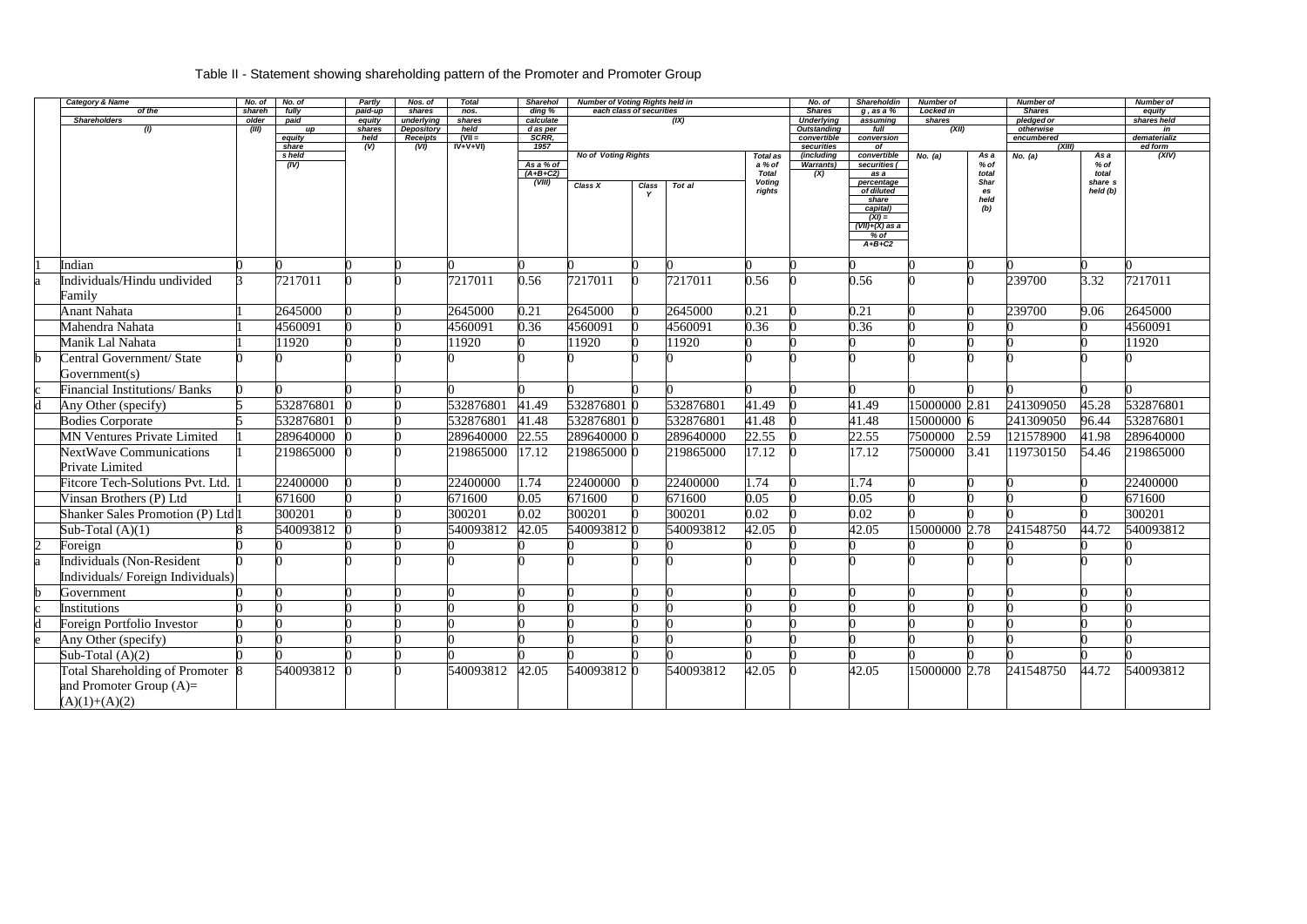# Table III - Statement showing shareholding pattern of the Public shareholder

| Category & Name of the Shareholders                                                | Nos. of<br>shareh<br>older (III) | No. of fully<br>paid up equity<br>share sheld<br>(IV) | Partly<br>paid-up<br>equity<br>shares<br>held<br>(V) | Nos. of<br>shares<br>underlying<br>Depository<br><b>Receipts</b><br>(VI) | Total nos.<br>shares held<br>$VII =$<br>$IV+V+VI$ | Sharehol<br>ding %<br>calculate<br>d as per<br>SCRR,<br>1957 |           | Number of Voting Rights held in each class of<br>securities<br>(IX)<br><b>No of Voting Rights</b><br>Total as |                 |                                            | No. of<br><b>Shares</b><br><b>Underlying</b><br><b>Outstanding</b><br>convertible<br>securities | <b>Total</b><br>shareholdin<br>$g$ , as a $%$<br>assuming<br>full<br>conversion                   | <b>Number</b> of<br>Locked in<br>shares<br>(XII)<br>As a<br>No. |                                                   | <b>Number of</b><br>Shares<br>pledged or<br>otherwise<br>encumbered<br>(XIII)<br>As a |                                                                    | Number of equity<br>shares held in<br>dematerializ ed<br>form (XIV) |
|------------------------------------------------------------------------------------|----------------------------------|-------------------------------------------------------|------------------------------------------------------|--------------------------------------------------------------------------|---------------------------------------------------|--------------------------------------------------------------|-----------|---------------------------------------------------------------------------------------------------------------|-----------------|--------------------------------------------|-------------------------------------------------------------------------------------------------|---------------------------------------------------------------------------------------------------|-----------------------------------------------------------------|---------------------------------------------------|---------------------------------------------------------------------------------------|--------------------------------------------------------------------|---------------------------------------------------------------------|
|                                                                                    |                                  |                                                       |                                                      |                                                                          |                                                   | As a % of<br>$(A+B+C2)$<br><b>VIII</b>                       | Class X   | Class                                                                                                         | Tot al          | a % of<br><b>Total</b><br>Voting<br>rights | (including<br><b>Warrants</b> )<br>(X)                                                          | of<br>convertible<br>securities<br>(as a<br>percentage<br>of diluted<br>share<br>capital)<br>(XI) | (a)                                                             | % of<br>total<br><b>Shar</b><br>es<br>held<br>(b) | No.<br>(No<br>t<br>ap<br>pli<br>ca<br>ble<br>(a)                                      | % of<br>total<br>share<br>s held<br>(Not<br>applic<br>able)<br>(b) |                                                                     |
| Institutions                                                                       |                                  |                                                       |                                                      |                                                                          |                                                   |                                                              |           |                                                                                                               |                 |                                            |                                                                                                 |                                                                                                   |                                                                 |                                                   |                                                                                       |                                                                    |                                                                     |
| Mutual Funds/                                                                      |                                  | 245843                                                |                                                      |                                                                          | 245843                                            | 0.02                                                         | 245843    |                                                                                                               | 245843          | 0.02                                       |                                                                                                 | 0.02                                                                                              |                                                                 |                                                   |                                                                                       |                                                                    | 242073                                                              |
| <b>Venture Capital Funds</b>                                                       |                                  |                                                       |                                                      |                                                                          |                                                   |                                                              |           |                                                                                                               |                 |                                            |                                                                                                 |                                                                                                   |                                                                 |                                                   |                                                                                       |                                                                    |                                                                     |
| Alternate Investment Funds                                                         |                                  | 159239                                                |                                                      |                                                                          | 159239                                            | 0.01                                                         | 159239    |                                                                                                               | 159239          | 0.01                                       |                                                                                                 | 0.01                                                                                              |                                                                 |                                                   |                                                                                       |                                                                    | 159239                                                              |
| <b>Foreign Venture Capital Investors</b>                                           |                                  |                                                       |                                                      |                                                                          |                                                   |                                                              |           |                                                                                                               |                 |                                            |                                                                                                 |                                                                                                   |                                                                 |                                                   |                                                                                       |                                                                    |                                                                     |
| <b>Foreign Portfolio Investors</b>                                                 | 37                               | 21274959                                              |                                                      |                                                                          | 21274959                                          | .66                                                          | 21274959  |                                                                                                               | 21274959        | 1.66                                       |                                                                                                 | 1.66                                                                                              |                                                                 |                                                   |                                                                                       |                                                                    | 21274959                                                            |
| <b>Financial Institutions/ Banks</b>                                               |                                  | 2150                                                  |                                                      |                                                                          | 2150                                              |                                                              | 2150      |                                                                                                               | 2150            |                                            |                                                                                                 |                                                                                                   |                                                                 |                                                   |                                                                                       |                                                                    | 1050                                                                |
| <b>Insurance Companies</b>                                                         |                                  | 521000                                                |                                                      |                                                                          | 521000                                            | 0.04                                                         | 521000    |                                                                                                               | 521000          | 0.04                                       |                                                                                                 | 0.04                                                                                              |                                                                 |                                                   |                                                                                       |                                                                    | 521000                                                              |
| <b>Provident Funds/ Pension Funds</b>                                              |                                  |                                                       |                                                      |                                                                          |                                                   |                                                              |           |                                                                                                               |                 |                                            |                                                                                                 |                                                                                                   |                                                                 |                                                   |                                                                                       |                                                                    |                                                                     |
| Any Other (specify)                                                                | 25                               | 16125                                                 |                                                      |                                                                          | 16125                                             |                                                              | 16125     |                                                                                                               | 16125           |                                            |                                                                                                 |                                                                                                   |                                                                 |                                                   |                                                                                       |                                                                    | 6905                                                                |
| Other                                                                              | 22                               | 10820                                                 |                                                      |                                                                          | 10820                                             |                                                              | 10820     |                                                                                                               | 10820           |                                            |                                                                                                 |                                                                                                   |                                                                 |                                                   |                                                                                       |                                                                    | 5200                                                                |
| Other                                                                              |                                  | 5305                                                  |                                                      |                                                                          | 5305                                              |                                                              | 5305      |                                                                                                               | 5305            |                                            |                                                                                                 |                                                                                                   |                                                                 |                                                   |                                                                                       |                                                                    | 1705                                                                |
| Sub-Total $(B)(1)$                                                                 | 83                               | 22219316                                              |                                                      |                                                                          | 22219316                                          | 1.73                                                         | 22219316  |                                                                                                               | 22219316        | 1.73                                       |                                                                                                 | 1.73                                                                                              |                                                                 |                                                   |                                                                                       |                                                                    | 22205226                                                            |
| Central Government/ State<br>Government(s)/ President of India                     |                                  | 5000                                                  |                                                      |                                                                          | 5000                                              |                                                              | 5000      |                                                                                                               | 5000            |                                            |                                                                                                 |                                                                                                   |                                                                 |                                                   |                                                                                       |                                                                    | 5000                                                                |
| Sub-Total $(B)(2)$                                                                 |                                  | 5000                                                  |                                                      |                                                                          | 5000                                              |                                                              | 5000      |                                                                                                               | 5000            |                                            |                                                                                                 |                                                                                                   |                                                                 |                                                   |                                                                                       |                                                                    | 5000                                                                |
| Non-institutions                                                                   |                                  |                                                       |                                                      |                                                                          |                                                   |                                                              |           |                                                                                                               |                 |                                            |                                                                                                 |                                                                                                   |                                                                 |                                                   |                                                                                       |                                                                    |                                                                     |
| Individuals -                                                                      | 226061                           | 443934007                                             |                                                      |                                                                          | 443934007 34.56                                   |                                                              | 443934007 |                                                                                                               | 443934007 34.56 |                                            |                                                                                                 | 34.56                                                                                             |                                                                 |                                                   |                                                                                       |                                                                    | 443627772                                                           |
| Individual shareholders holding nominal<br>share capital up to Rs. 2 lakhs.        | 225901                           | 317627033                                             |                                                      |                                                                          | 317627033 24.73                                   |                                                              | 317627033 |                                                                                                               | 317627033 24.73 |                                            |                                                                                                 | 24.73                                                                                             |                                                                 |                                                   |                                                                                       |                                                                    | 317320798                                                           |
| Individual shareholders holding nominal<br>share capital in excess of Rs. 2 lakhs. | 160                              | 126306974                                             |                                                      |                                                                          | 126306974 9.83                                    |                                                              | 126306974 |                                                                                                               | 126306974 9.83  |                                            |                                                                                                 | 9.83                                                                                              |                                                                 |                                                   |                                                                                       |                                                                    | 126306974                                                           |
| NBFCs registered with RBI                                                          |                                  | 581644                                                |                                                      |                                                                          | 581644                                            | 0.05                                                         | 581644    |                                                                                                               | 581644          | 0.05                                       |                                                                                                 | 0.05                                                                                              |                                                                 |                                                   |                                                                                       |                                                                    | 581644                                                              |
| <b>Employee Trusts</b>                                                             |                                  | n                                                     |                                                      |                                                                          |                                                   | <sub>0</sub>                                                 |           |                                                                                                               |                 |                                            |                                                                                                 |                                                                                                   |                                                                 |                                                   |                                                                                       |                                                                    |                                                                     |
| Overseas Depositories (holding DRs)<br>(balancing figure)                          |                                  |                                                       |                                                      |                                                                          |                                                   |                                                              |           |                                                                                                               |                 |                                            |                                                                                                 |                                                                                                   |                                                                 |                                                   |                                                                                       |                                                                    |                                                                     |
| Any Other (specify)                                                                | 4668                             | 277543415                                             |                                                      |                                                                          | 277543415 21.61                                   |                                                              | 277543415 |                                                                                                               | 277543415 21.61 |                                            |                                                                                                 | 21.61                                                                                             |                                                                 |                                                   |                                                                                       |                                                                    | 277395115                                                           |
| <b>Bodies Corporate</b>                                                            | 1999                             | 256509278                                             |                                                      |                                                                          | 256509278 19.97                                   |                                                              | 256509278 |                                                                                                               | 256509278 19.97 |                                            |                                                                                                 | 19.97                                                                                             |                                                                 |                                                   |                                                                                       |                                                                    | 256477408                                                           |
| RELIANCE STRATEGIC BUSINESS<br><b>VENTURES LIMITED</b>                             |                                  | 48532764                                              |                                                      |                                                                          | 48532764 3.78                                     |                                                              | 48532764  |                                                                                                               | 48532764 3.78   |                                            |                                                                                                 | 3.78                                                                                              |                                                                 |                                                   |                                                                                       |                                                                    | 48532764                                                            |
| <b>MKJ ENTERPRISES LIMITED</b>                                                     |                                  | 34342651                                              |                                                      |                                                                          | 34342651                                          | 2.67                                                         | 34342651  |                                                                                                               | 34342651        | 2.67                                       |                                                                                                 | 2.67                                                                                              |                                                                 |                                                   |                                                                                       |                                                                    | 34342651                                                            |
| <b>GRD SECURITIES LTD</b>                                                          |                                  | 17316928                                              |                                                      |                                                                          | 17316928                                          | 1.35                                                         | 17316928  |                                                                                                               | 17316928        | 1.35                                       |                                                                                                 | 1.35                                                                                              |                                                                 |                                                   |                                                                                       |                                                                    | 17316928                                                            |
| Non-Resident Indian (NRI)                                                          | 2653                             | 20906858                                              |                                                      |                                                                          | 20906858                                          | 1.63                                                         | 20906858  |                                                                                                               | 20906858        | 1.63                                       |                                                                                                 | 1.63                                                                                              |                                                                 |                                                   |                                                                                       |                                                                    | 20791428                                                            |
| <b>Overseas Corporate Bodies</b>                                                   |                                  | 38250                                                 |                                                      |                                                                          | 38250                                             |                                                              | 38250     |                                                                                                               | 38250           |                                            |                                                                                                 |                                                                                                   |                                                                 |                                                   |                                                                                       |                                                                    | 37250                                                               |
| Societies                                                                          |                                  | 520                                                   |                                                      |                                                                          | 520                                               |                                                              | 520       |                                                                                                               | 520             |                                            |                                                                                                 |                                                                                                   |                                                                 |                                                   |                                                                                       |                                                                    | 520                                                                 |
| <b>Trusts</b>                                                                      | 10                               | 88509                                                 |                                                      |                                                                          | 88509                                             | 0.01                                                         | 88509     |                                                                                                               | 88509           | 0.01                                       |                                                                                                 | 0.01                                                                                              |                                                                 |                                                   |                                                                                       |                                                                    | 88509                                                               |
| Sub-Total $(B)(3)$                                                                 | 230740                           | 722059066                                             |                                                      |                                                                          | 722059066 56.22                                   |                                                              | 722059066 |                                                                                                               | 722059066 56.22 |                                            |                                                                                                 | 56.22                                                                                             |                                                                 |                                                   |                                                                                       |                                                                    | 721604531                                                           |
| Total Public Shareholding $(B)=$<br>$(B)(1)+(B)(2)+(B)(3)$                         | 230824                           | 744283382                                             |                                                      |                                                                          | 744283382 57.95                                   |                                                              | 744283382 |                                                                                                               | 744283382 57.95 |                                            |                                                                                                 | 57.95                                                                                             |                                                                 |                                                   |                                                                                       |                                                                    | 743814757                                                           |